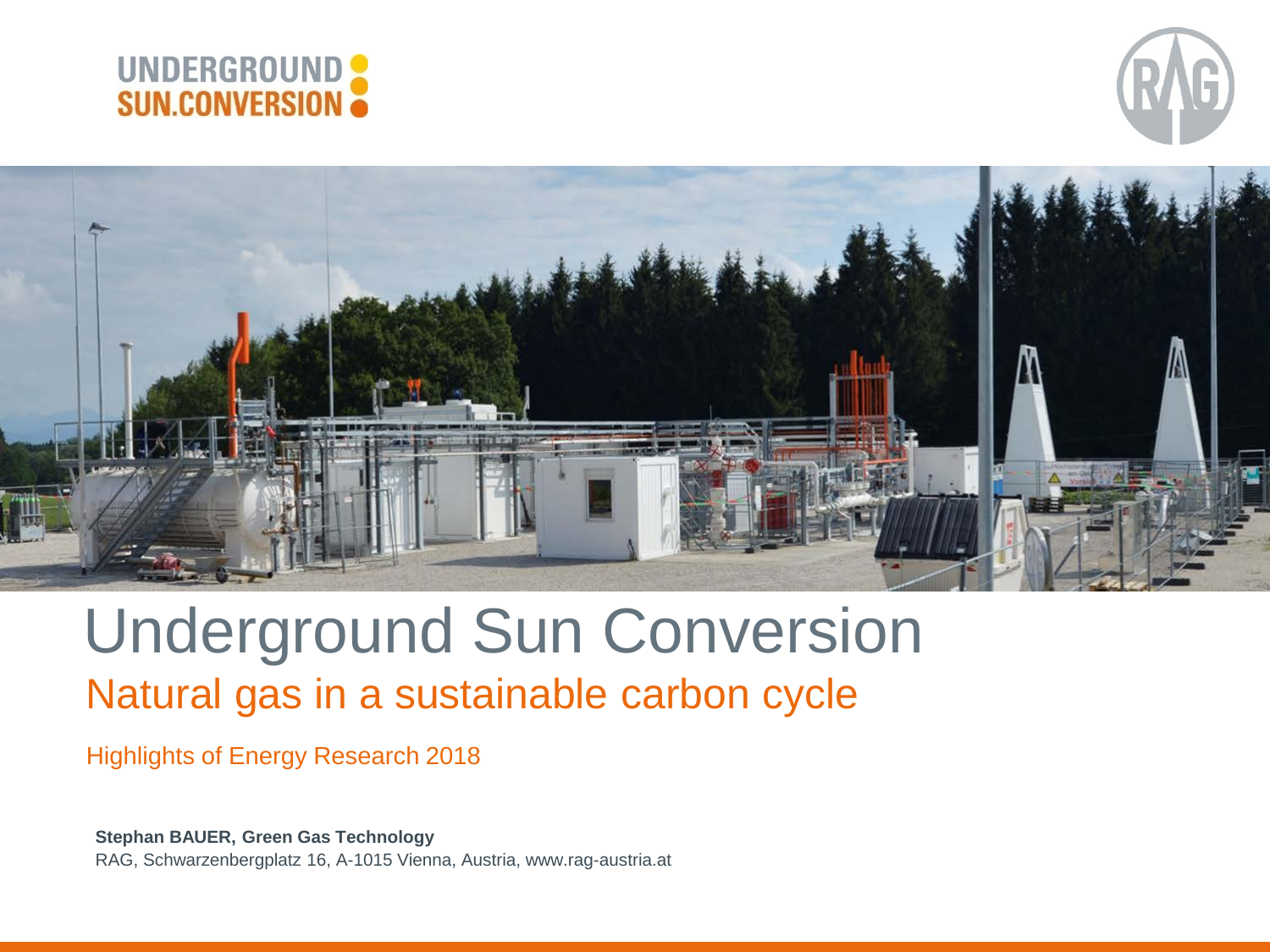



# Challenges to meet for the future

- Ambitious goals set on COP21, Paris and within the EU to reduce green house gas emissions call for **research and innovation**
- Urgent development of renewable energy goes along with the need for **large scale, reliable storage solutions**
- **RAG among the leading storage operators** in Europe **66 TWh** volume; **30 GW** withdrawal-rate
- RAG started several years ago with research activities in Power-to-Gas = Conversion of volatile energy from PV and wind into the energy-carrier gas
- RAG feels confident, that the integration **of power- and natural gas system** is part of the solution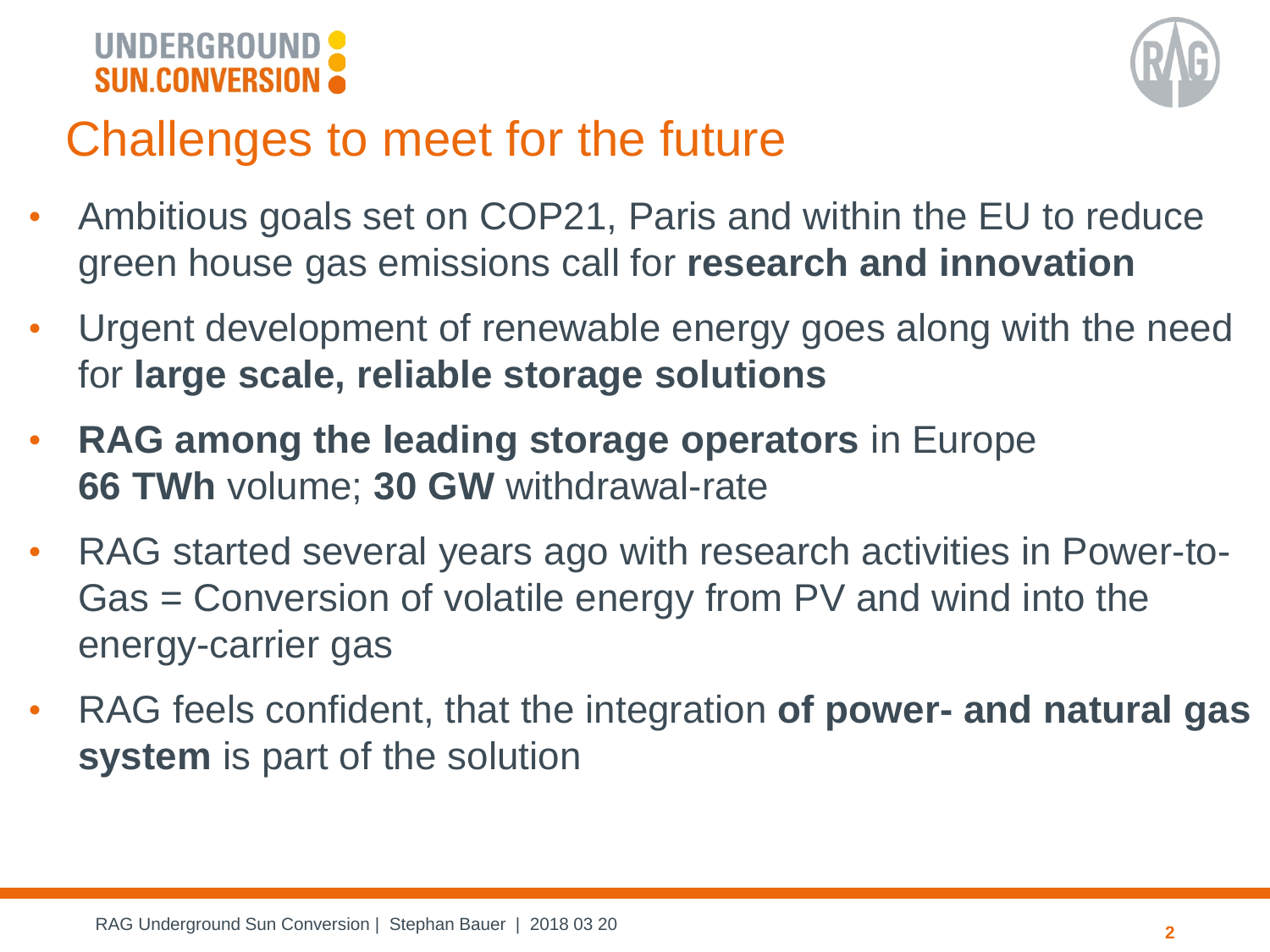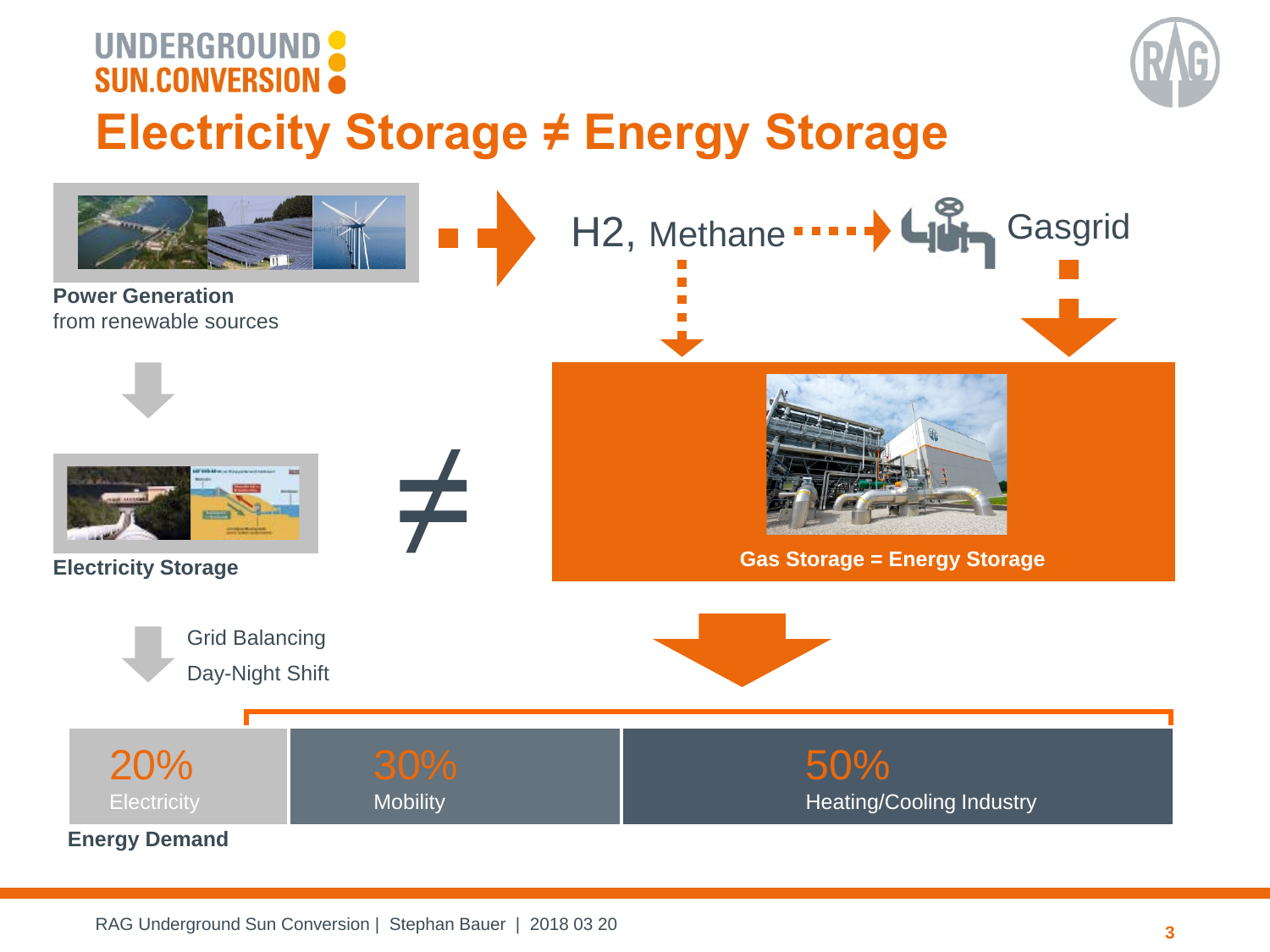![](_page_3_Picture_0.jpeg)

![](_page_3_Picture_1.jpeg)

# Underground Sun Storage

- In our first flagship project "Underground Sun Storage" we assessed hydrogen admixture and its behavior in natural gas reservoirs (underground gas storage facilities)
- No curtailment of storage integrity detected
- No H2S detected
- No decrease of permeability, no pore glogging
- Good analogy between lab-tests and field test
- Handling within the existing legal framework
- Discovery of future potential UNDERGROUND **SUN.CONVERSIO**

![](_page_3_Picture_10.jpeg)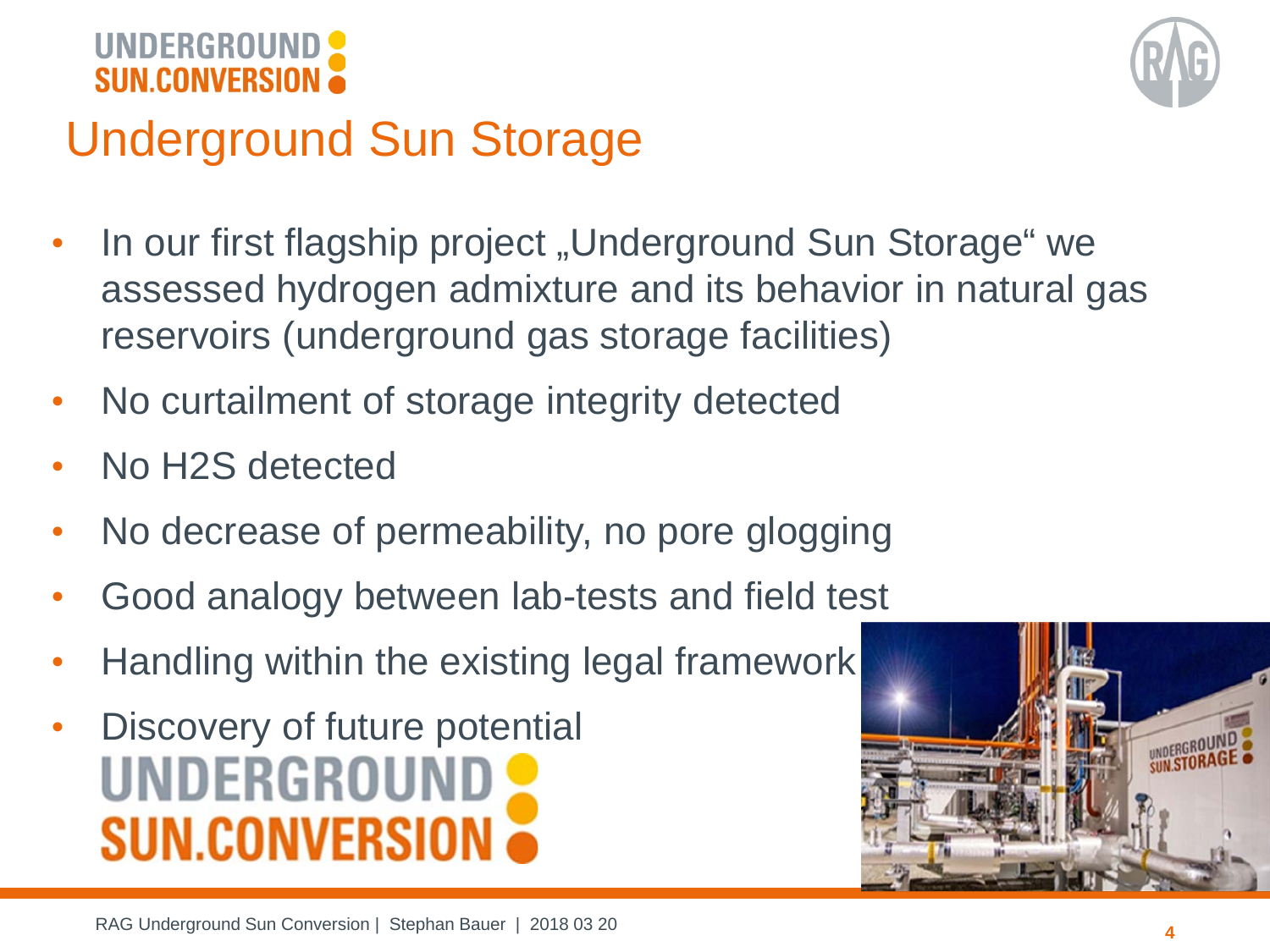![](_page_4_Picture_0.jpeg)

![](_page_4_Picture_1.jpeg)

# **Conclusion – Field Experiment**

- Laboratory tests and "in situ" experiments suggest a natural **conversion of Hydrogen and CO2 to Methane** (= natural gas) in suitable underground gas reservoirs
- Due to these results the follow up project **Underground Sun Conversion** was initiated:
- $\rightarrow$  renewable natural gas made in the reservoir by an natural microbial process
- = **Geological history in fast motion** 
	- recreation of natural genesis of gas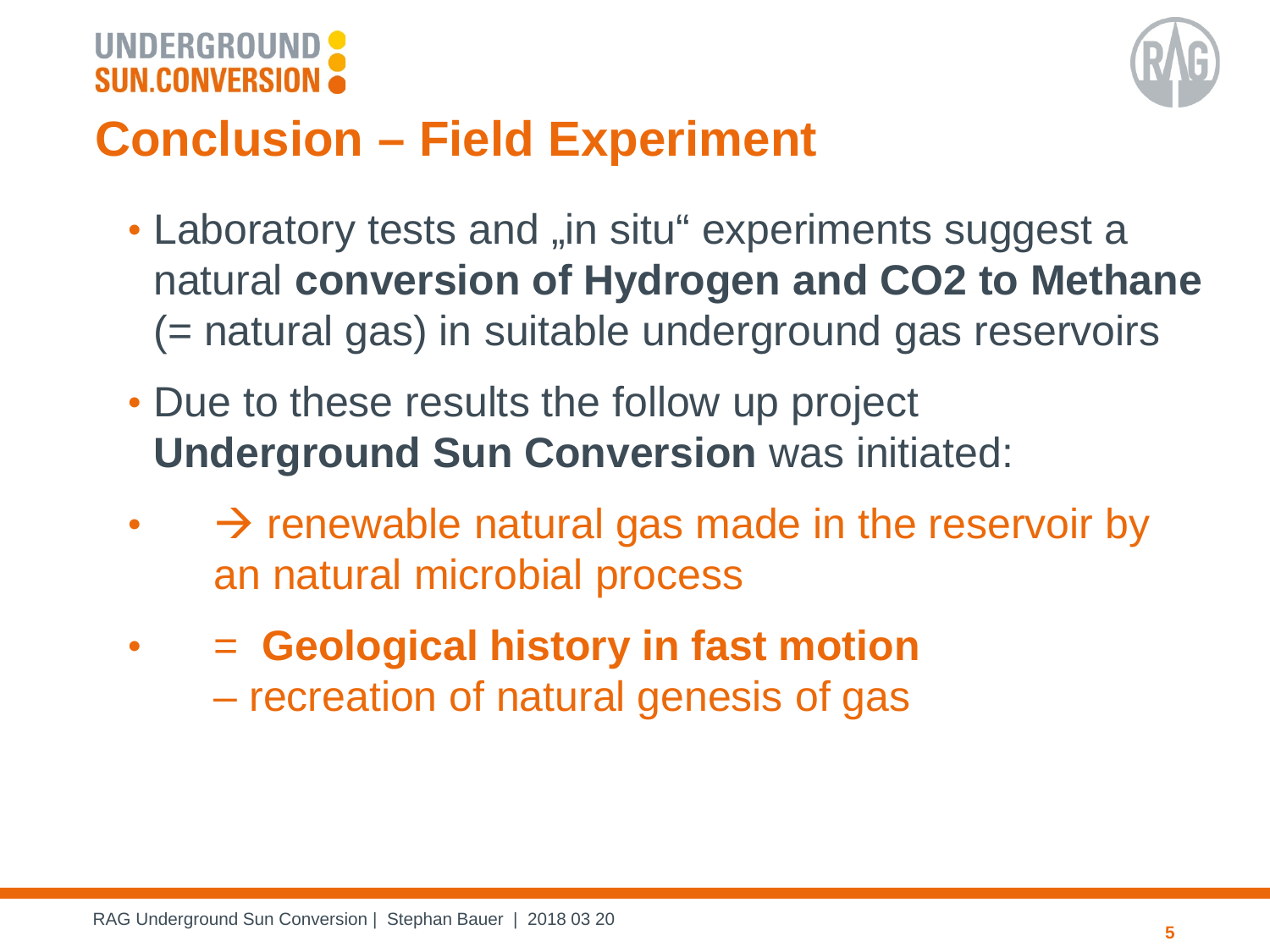![](_page_5_Picture_0.jpeg)

![](_page_5_Picture_1.jpeg)

**University of Natural Resources and** Life Sciences, Vienna

### **Changes in gas composition**

![](_page_5_Figure_4.jpeg)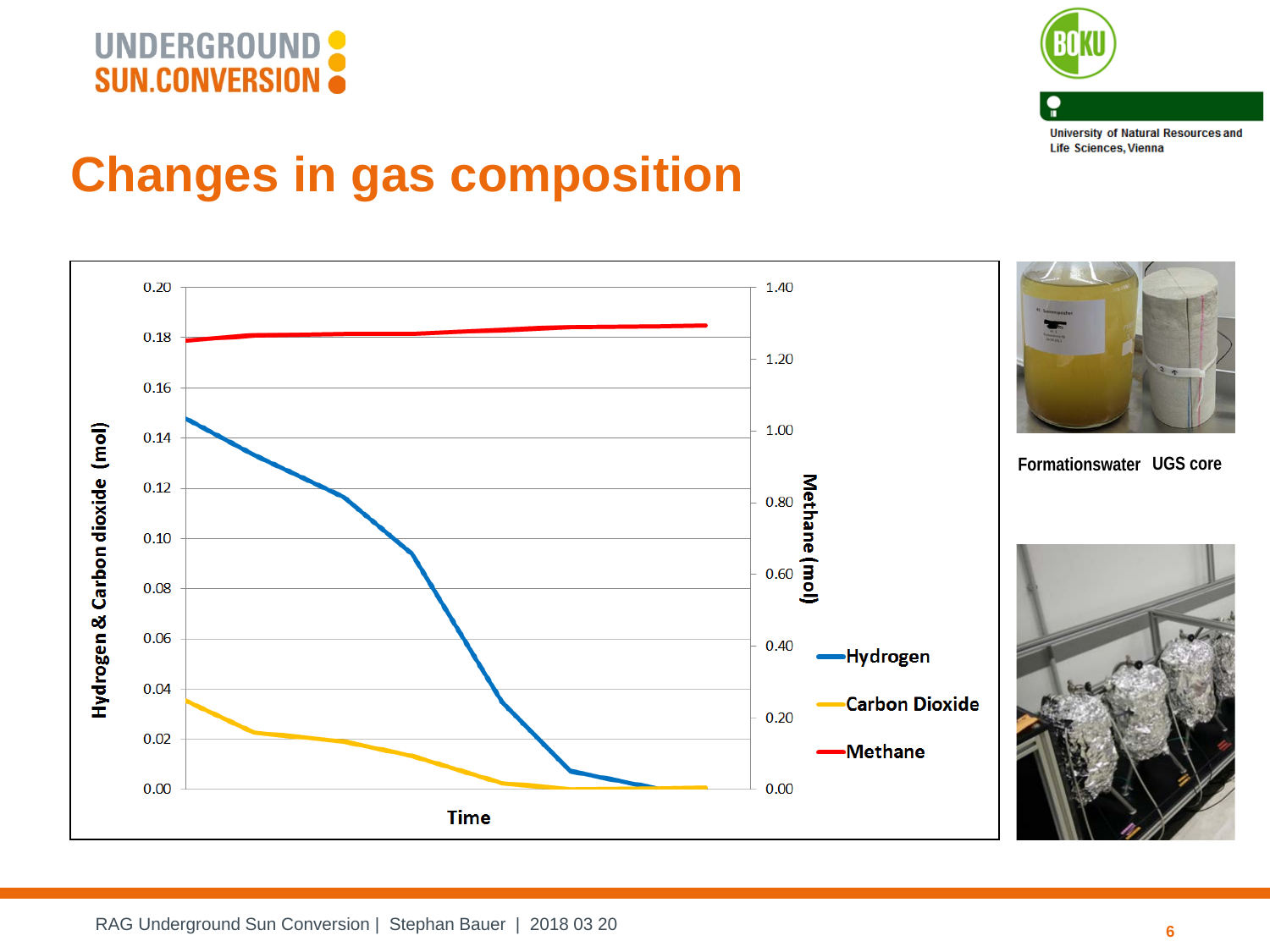# UNDERGROUND

![](_page_6_Picture_1.jpeg)

**University of Natural Resources and Life Sciences, Vienna** 

# **Microbiological Consortia (Orders)**

![](_page_6_Figure_4.jpeg)

![](_page_6_Figure_5.jpeg)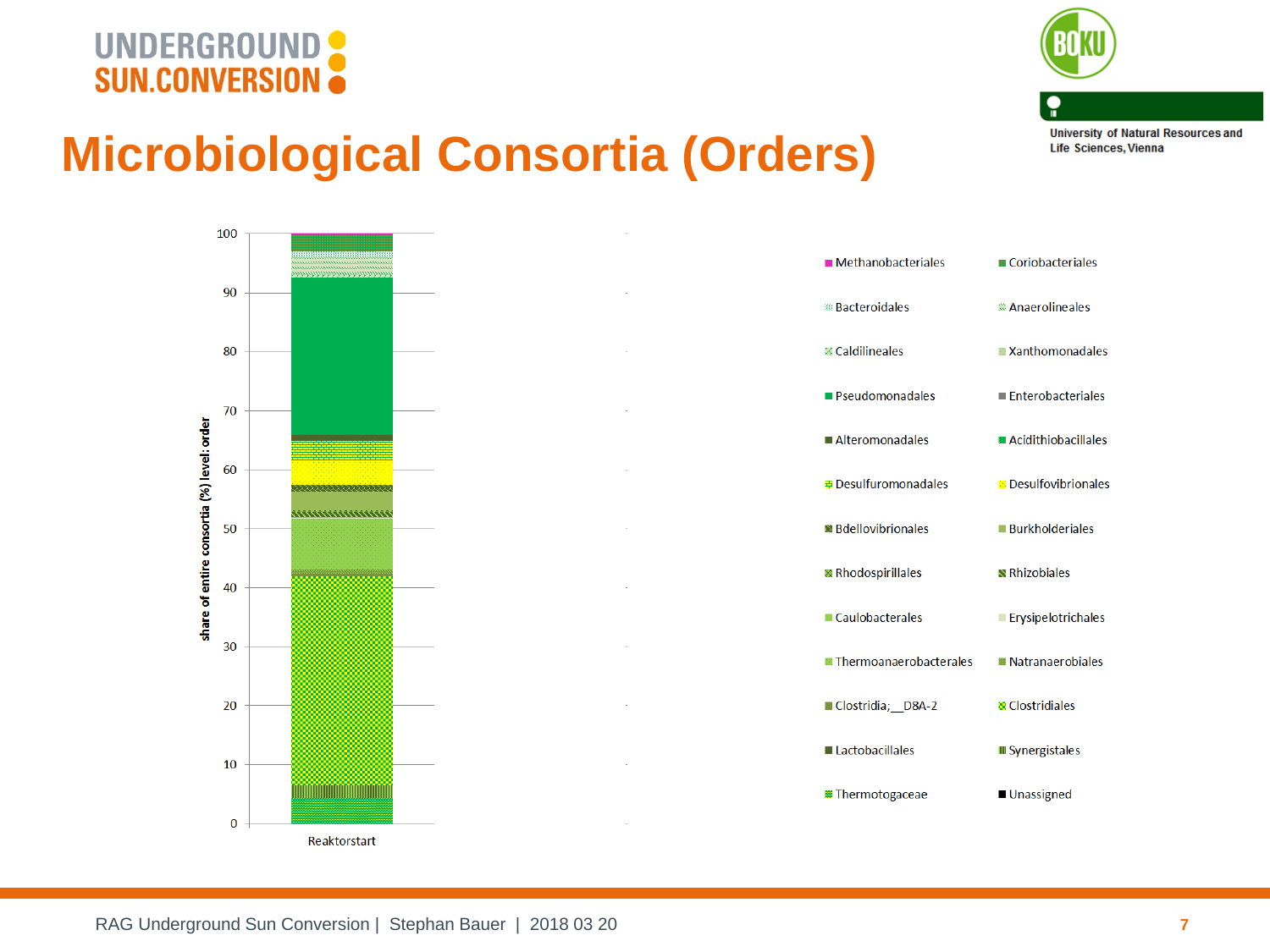![](_page_7_Picture_0.jpeg)

![](_page_7_Picture_1.jpeg)

### **Natural gas in a sustainable Carbon cycle**

![](_page_7_Figure_3.jpeg)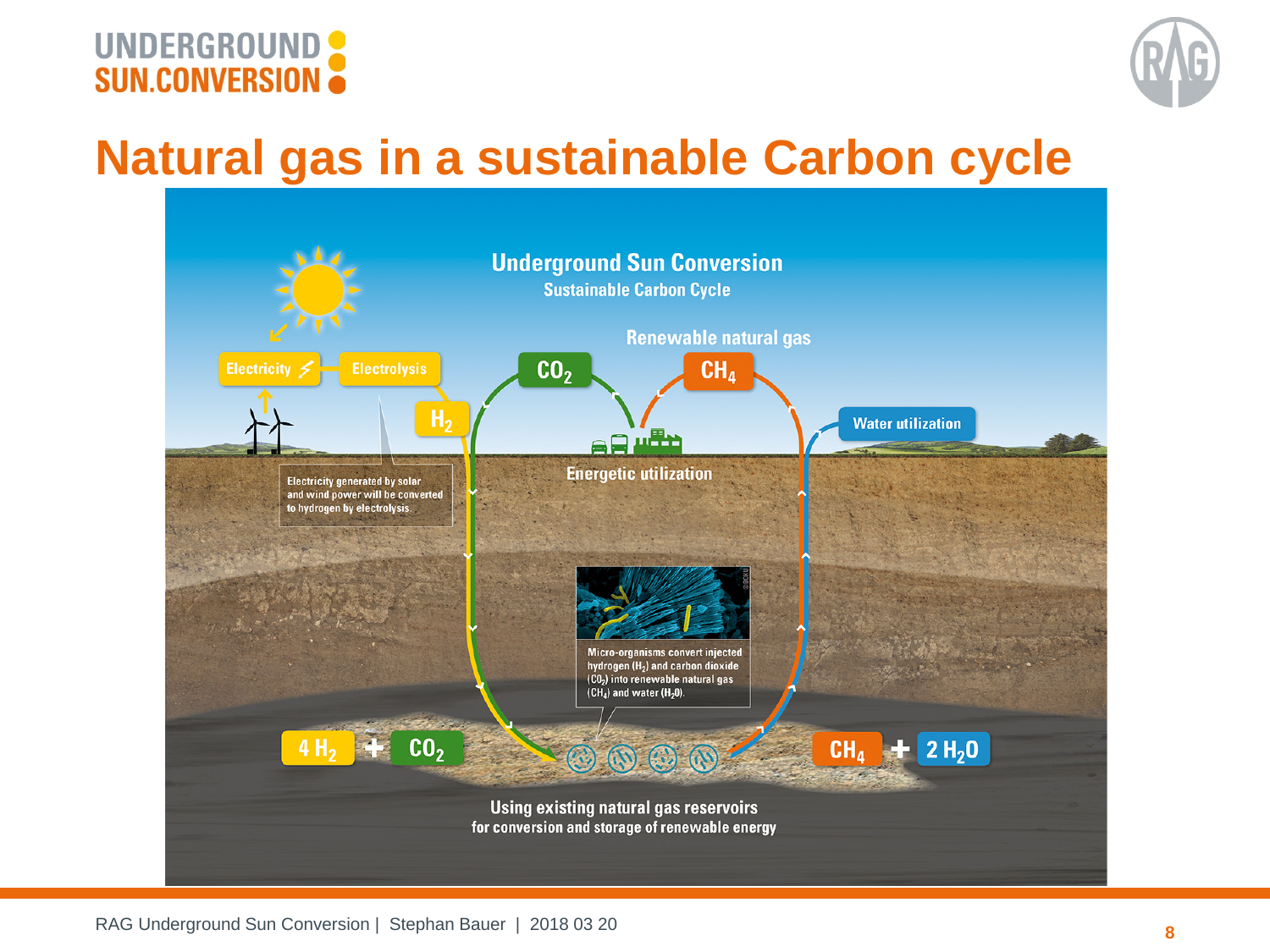![](_page_8_Picture_0.jpeg)

![](_page_8_Figure_1.jpeg)

# **High potential for the future**

- Establishing a **sustainable carbon cycle**
- **Seasonal storage** of renewable energy
- Future use for **existing infrastructure** (grids, storages, appliances)
- **Renewable gas** for heat market and heavy duty mobility
- Import of renewable energy to Europe as gas
	- **Decarbonizing despite missing production potentials of renewables**

![](_page_8_Picture_9.jpeg)